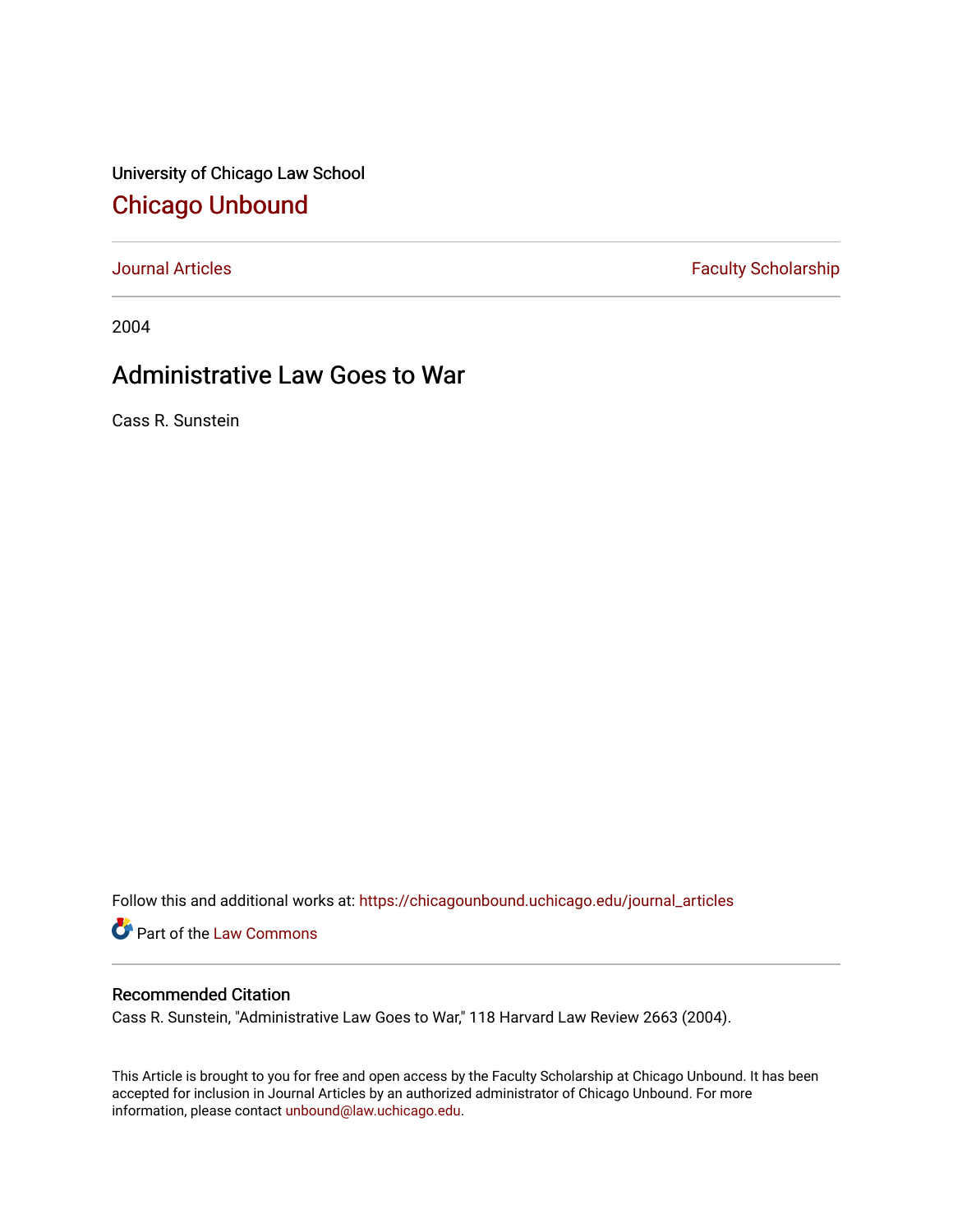# ADMINISTRATIVE LAW **GOES** TO WAR

# *Cass* **R.** *Sunstein\**

Consider the following cases:

**(i)** The President initiates military action against Iraq in **2003,** contending that the best evidence suggests that Saddam Hussein "aided the terrorist attacks that occurred on September **i i,** 2001."

(2) The President initiates military action against Iran in **2006,** contending that the Central Intelligence Agency can show that Iran's government has "harbored" members of al Qaeda since 1999.<sup>1</sup>

**(3)** The President initiates military action against North Korea, contending that the Central Intelligence Agency can show that North Korea's government has "assisted" al Qaeda financially since **2003.**

**(4)** The President authorizes the use of force to arrest and detain citizens of France, who are brought to the United States and imprisoned because they knowingly provided significant financial assistance to organizations that supported al Qaeda in 2000.2

**(5)** The President detains an American citizen captured at an American airport, contending that the citizen "aided the terrorist attacks that occurred on September **ii,** 2001." He plans to detain the citizen indefinitely.

**(6)** The President orders the killing of an American citizen at an American airport, contending that the citizen "aided the terrorist attacks that occurred on September I **i, 2001."**

Is there a body of principles that can help to evaluate the legality of these actions under the **200i** Authorization for Use of Military Force<sup>3</sup> **(AUMF)? I** suggest that there is, and that it can be found in a single area: administrative law. Most obviously, presidential action under the **200i AUMF,** or any imaginable **AUMF,** should be subject to the prin-

**<sup>\*</sup>** Karl **N.** Llewellyn Distinguished Service Professor, Law School and Department of Political Science, University of Chicago. I am grateful to the Herbert Fried Fund for financial support. Thanks to Patrick Gudridge, Eric Posner, David Strauss, and Adrian Vermeule for valuable comments; special thanks to Adrian Vermeule for extended discussions.

*I See* Dan Eggen, 9111 *Panel Links Al Qaeda, Iran,* WASH. **POST,** June **26,** 2004, at **A12** ("While it found no operational ties between al Qaeda and Iraq, the commission investigating the Sept. 11, 2001, attacks has concluded that Osama bin Laden's terrorist network had long-running contacts with Iraq's neighbor and historic foe, Iran.").

*<sup>2</sup> Cf. In re* Guantanamo Detainee Cases, **355** F. **Supp. 2d** 443, 475 **(D.D.C. 2005)** (noting the government's assertion of authority to detain a "little old lady in Switzerland" who unwittingly writes a check to a front that finances al Qaeda activities).

**<sup>3</sup>** Authorization for Use of Military Force, Pub. L. No. 107-40, **15** Stat. 224 (2001).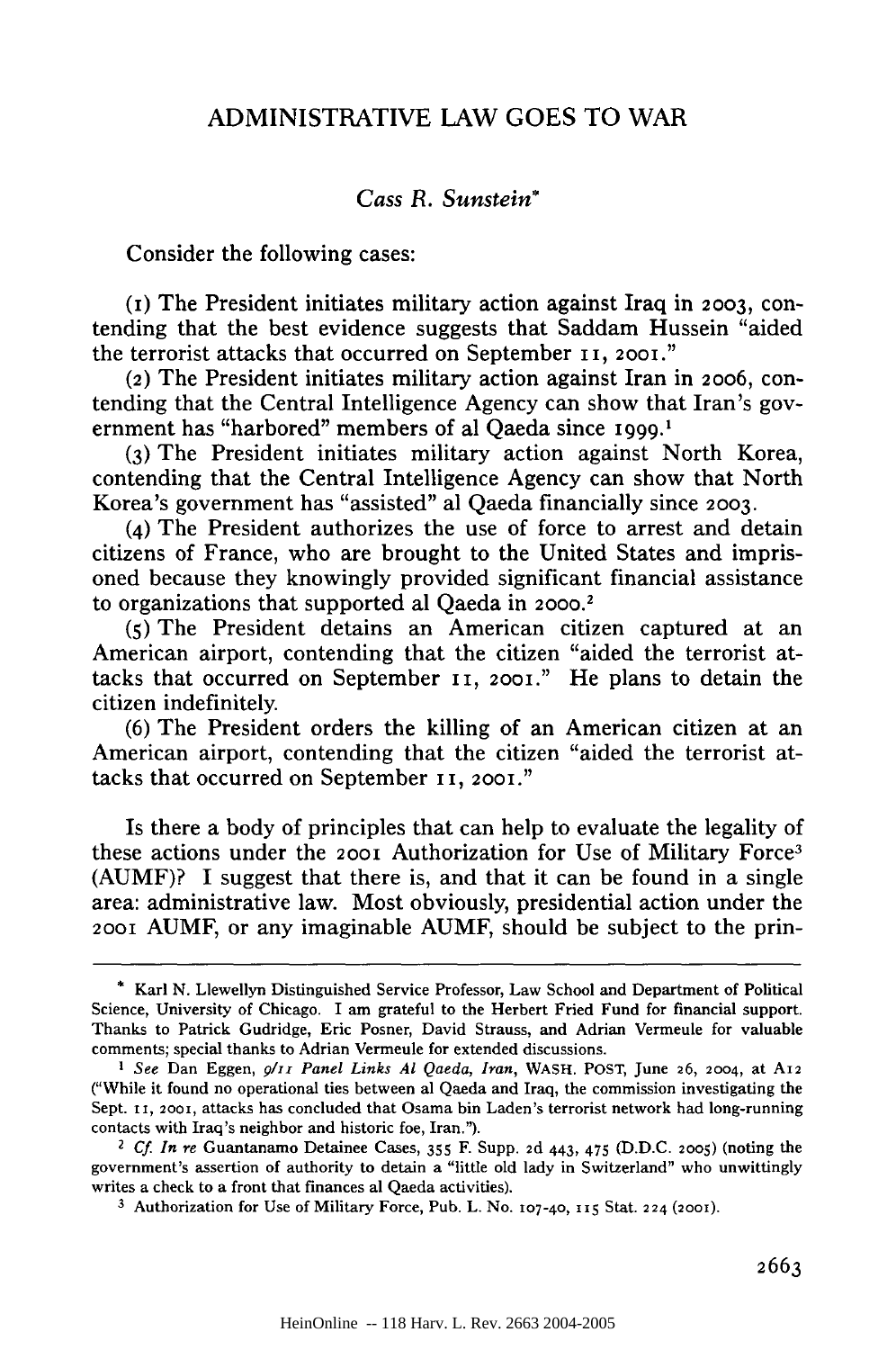ciples that have emerged in the wake of the Supreme Court's extraordinarily influential decision in *Chevron U.S.A. Inc. v. Natural Resources Defense Council, Inc. <sup>4</sup>*As we shall see, the logic of *Chevron* applies to the exercise of executive authority in the midst of war.5

Professors Curtis Bradley and Jack Goldsmith make an important contribution to our understanding of presidential power during wartime.6 But I believe that their analysis would be clearer, simpler, and more straightforward if they focused more systematically on administrative law principles.<sup>7</sup> A special advantage of this approach is that it imposes the right incentives on all those involved, including Congress.

My general conclusion is that the President should have a great deal of discretion in interpreting ambiguities in the AUMF, subject to a constraint of reasonableness. The principal qualification is that if the President is infringing on constitutionally sensitive interests, the AUMF must be construed narrowly, whatever the President says. Under this framework, the President plainly has the authority to act in cases  $(1)$ ,  $(2)$ , and  $(4)$  above. He lacks that authority in case  $(6)$ . For reasons to be explored, cases **(3)** and (5) are extremely difficult.

This framework, rooted in administrative law, is properly used both by reviewing courts (subject to any justiciability constraints<sup>8</sup>) and by members of the Executive Branch advising the President about the legality of proposed courses of action. Indeed, this framework furnishes the appropriate principles not only for understanding any authorization for the use of force, but also for evaluating all exercises of presidential power when Congress has authorized the President to protect the nation's security.9

**7** Difficult questions lurk in the background of their analysis. For example, why, exactly, do Professors Bradley and Goldsmith place such emphasis on the laws of war? One possibility is that they believe that Congress legislates against the baseline of the laws of war and therefore ought to be presumed aware of them. This view seems to me artificial. A more promising possibility is that Professors Bradley and Goldsmith believe that the laws of war provide an interpretive resource whether or not Congress is aware of them  $-$  that they furnish a set of principles, vindicated **by** tradition, against which authorizations for the use of force should be understood. On this view, the laws of war discipline and improve interpretation of any authorization to use force. This second view seems plausible and thus justifies attention, in hard cases, to the laws of war; but it is best to start with statutory text and more familiar administrative law principles.

**8** These constraints include the political question doctrine, *see* Goldwater v. Carter, 446 U.S. 996 (979), and doctrines governing reviewability, *see* Webster v. Doe, 486 U.S. **592** (1988); Dickson v. Sec'y of Def., 68 F.3d 1396 (D.C. Cir. 1995).

*9 See, e.g.,* Dames & Moore v. Regan, 453 U.S. 654 (1981) (construing the International Emergency Economic Powers Act, **50** U.S.C. §§ 1701-17o6 *(1976* & Supp. i1)).

<sup>4 467</sup> U.S. 837 (1984).

**<sup>5</sup>** On some of the complexities here, see Curtis A. Bradley, Chevron *Deference and Foreign Affairs,* 86 VA. L. REV. 649 (2o0o).

**<sup>6</sup>** *See* Curtis A. Bradley & Jack L. Goldsmith, *Congressional Authorization and the War on Terrorism,* **118 HARV.** L. REV. 2047 **(2oo5).**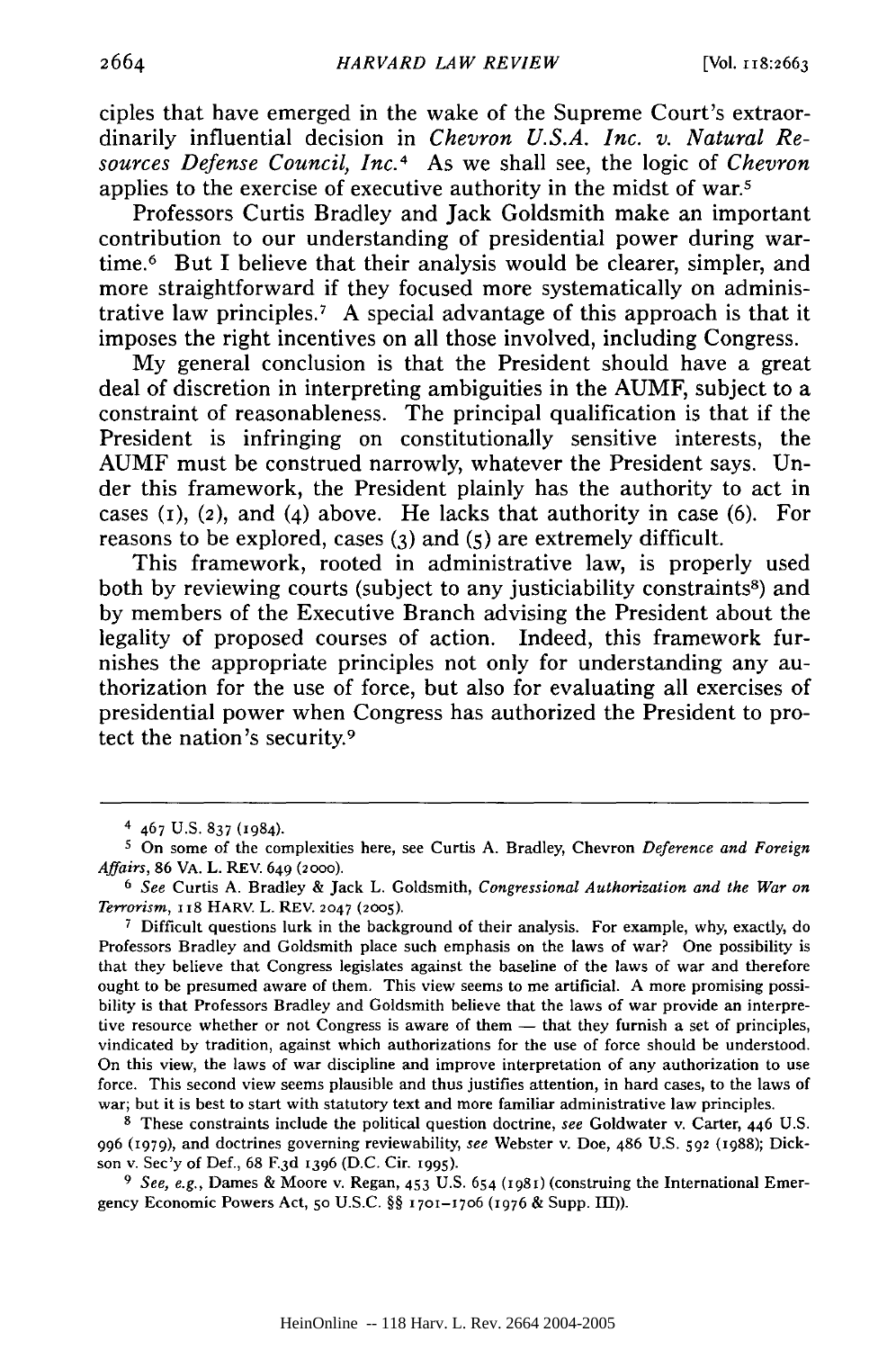#### I. PRESIDENTIAL POWER IN *CHEVRON'S* SHADOW

*Chevron* creates a two-step inquiry. The first question is whether Congress has directly decided the precise question at issue; the second is whether the agency's interpretation is reasonable.10 Let us see how these ideas apply to the AUMF. The analysis is somewhat technical, but the conclusion is not: the President has broad authority to construe ambiguities as he sees fit.

#### *A.* Chevron *Step Zero1*

In the aftermath of *Chevron,* the Court has emphasized the need to ask a threshold question: do *Chevron's* deference principles apply at all? 2 In its important decision in *United States v. Mead Corp. ,13* the Court distinguished between two sets of cases in which agency interpretations receive deference: *Skidmore 4* cases and *Chevron* cases.15 In *Skidmore* cases, the question of statutory meaning is resolved judicially, but the court will pay attention to what the executive has said, granting its interpretation "respect according to its persuasiveness."<sup>16</sup> In *Chevron* cases, the agency's interpretation is binding unless it violates either of *Chevron's* two steps.<sup>17</sup>

Under *Mead, Chevron* deference applies when "Congress intended" the executive's action "to carry the force of law." $18$  Of course Congress does not usually say with anything approaching clarity whether it so intends.<sup>19</sup> In ordinary cases, courts infer a delegation of lawmaking power from "an agency's [exercise of] power to engage in adjudication or notice-and-comment rulemaking," or (and this phrase is critical) "by some other indication of a comparable congressional intent."<sup>20</sup>

*<sup>18</sup>Mead,* **533** U.S. at **221.**

*<sup>10</sup>See* Chevron U.S.A. Inc. v. Natural Res. Def. Council, Inc., 467 U.S. **837,** 842-45 (1984).

*<sup>11</sup> See* Thomas W. Merrill & Kristin E. Hickman, Chevron's *Domain,* **89** GEO. L.J. 833, 836 *(2001); see also* Cass R. Sunstein, *Chevron Step Zero,* 92 VA. L. REV. (forthcoming Apr. **2006)** (on file with the Harvard Law School Library).

<sup>12</sup>*See* United States v. Mead Corp., 533 U.S. 218, **219-31 (2001). 13 533 U.S. 2 18.**

<sup>14</sup>*See* Skidmore v. Swift & Co., **323** U.S. **134** (1944).

**<sup>15</sup>** *Mead,* 533 U.S. at 234-35.

**<sup>16</sup>***Id.* at **221.**

**<sup>17</sup>** *Id.* at **229.** It does matter whether an exercise of authority falls under *Skidmore* or *Chevron,* but the difference should not be overstated. As *Skidmore* itself illustrates, courts in *Skidmore* cases are likely to accept reasonable agency interpretations. *See* **323** U.S. at 140.

**<sup>19</sup>***Id.* at 229 ("Congress ... may not have expressly delegated authority or responsibility to implement a particular provision or fill a particular gap. Yet it can still be apparent from the agency's generally conferred authority and other statutory circumstances that Congress would expect the agency to be able to speak with the force of law . .. **."** (citing *Chevron U.S.A. Inc. v. Natural Resources Defense Council, Inc.,* 467 U.S. 837, 845 **(1984))).**

**<sup>20</sup>***Id.* at **227.**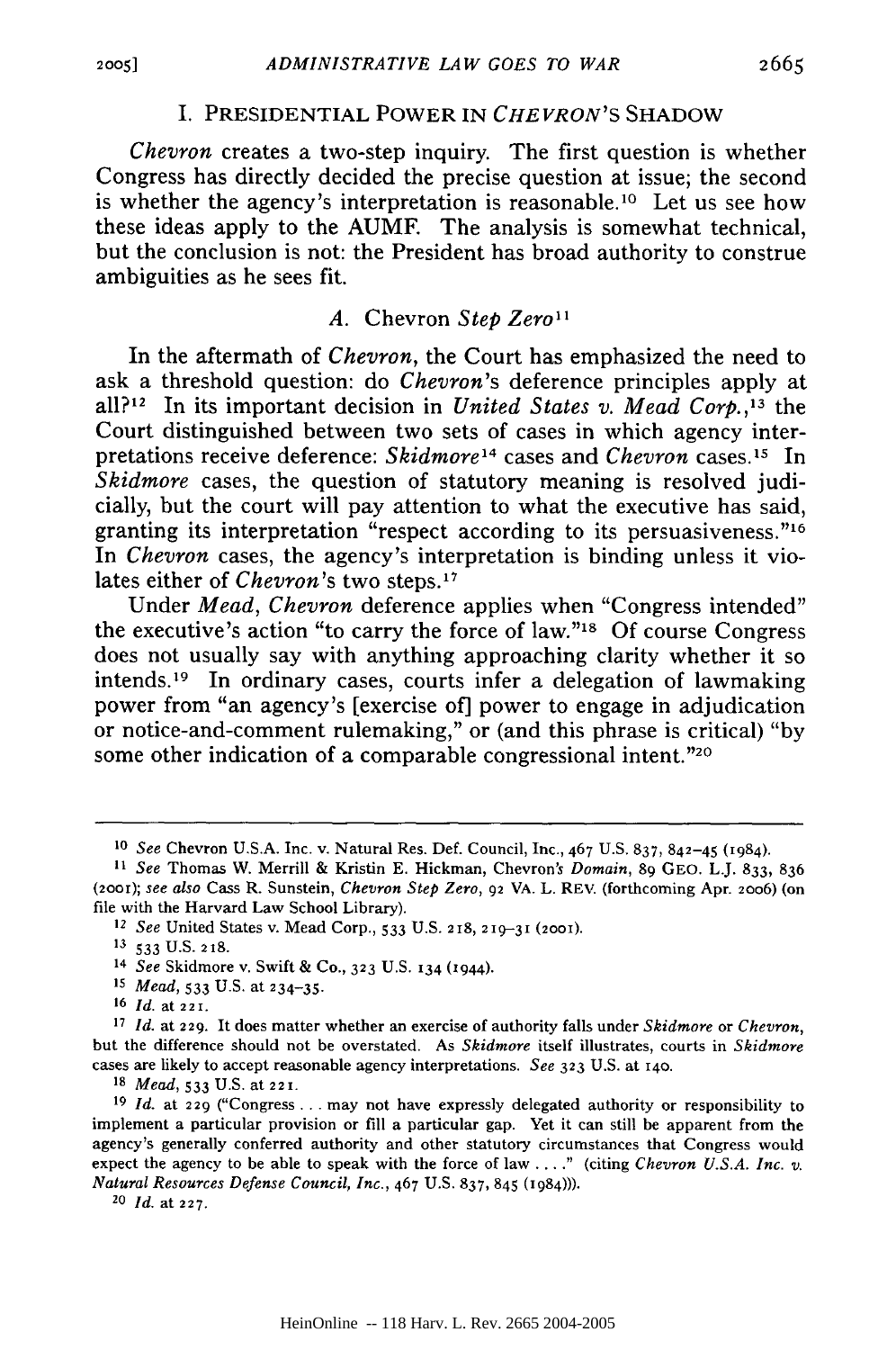How do these points bear on the AUMF? It might be argued that, in using force under the AUMF, the President is not exercising adjudicatory authority or engaging in notice-and-comment rulemaking  and hence that his interpretations of the AUMF lack the force of law. On this view, the precondition for *Chevron* deference is absent. But if we step back a bit, we will see that this argument is unconvincing. *Mead* does not hold that *Chevron* deference is unavailable if the agency has not used adjudication or notice-and-comment rulemaking; on the contrary, the Court has made clear that *Chevron* deference is sometimes appropriate for informal decisions, and even for those lacking the force of law, if Congress is best read as calling for such deference in light of "the interpretive method used and the nature of the question at issue.<sup> $n_{21}$ </sup> Hence, a number of lower court decisions have given deference to agency interpretations that do not result from any kind of formal process.<sup>22</sup> Under *Chevron* and *Mead*, the real question is what were Congress's instructions, and the grant of authority to act with the force of law is a sufficient but not a necessary condition for finding a grant of power to interpret ambiguous terms.

In ordinary *Chevron* cases, delegation of law-interpreting power is inferred from the authority to produce rules or orders with the force of law.<sup>23</sup> But with an authorization to use force, what is authorized is the use of force.<sup>24</sup> Congress knows that the President will construe any authorization to use force, and it has every incentive to limit his discretion if it so wishes. In cases  $(1)$  through  $(6)$ , the AUMF is best taken, by its very nature, as an implicit delegation to the President to resolve ambiguities as he (reasonably) sees fit.25 This position tracks Congress's likely expectations, to the extent that they exist; it also imposes exactly the right incentives on Congress, by requiring it to limit the President's authority through plain text if that is what it wishes to do.

We may also approach this question from a different direction. Why, exactly, does *Chevron* take ambiguities to count as implicit dele-

**<sup>21</sup>**Barnhart v. Walton, **535 U.S. 212, 222 (2002)** (citing *Mead,* **533 U.S.** at **229-31).**

*<sup>22</sup>*See, e.g., Mylan Labs., Inc. v. Thompson, **389** F.3 d **1272, 1279-8o** (D.C. Cir. **2004);** Alfaro v. Comm'r, 349 F.3 d **225, 228, 231-32** (5 th Cir. **2003);** Davis v. EPA, 348 F.3 <sup>d</sup>**772,** 779 n.5 (9th Cir. **2003).**

**<sup>23</sup>**This point makes clear that *Chevron* stems from an understanding of organic statutes, not from the Administrative Procedure Act.

**<sup>24</sup>** The authorization likely includes the power to engage in rulemaking or adjudicatory authority insofar as rules and adjudications are necessary or appropriate to the use of force. For example, the President could surely issue rules governing the detention of enemy combatants. Any such rules would of course be entitled to *Chevron* deference.

**<sup>25</sup>***See Barnhart,* 535 U.S. at **222** (emphasizing the importance of "the nature of the question at issue" and "the related expertise of the Agency, the importance of the question to administration of the statute, [and] the complexity of that administration"). These ideas, in an opinion by Justice Breyer, build directly on the analysis in Stephen Breyer, *Judicial Review of Questions of Law and Policy,* **38** ADMIN. L. REV. **363,372-82** (1986).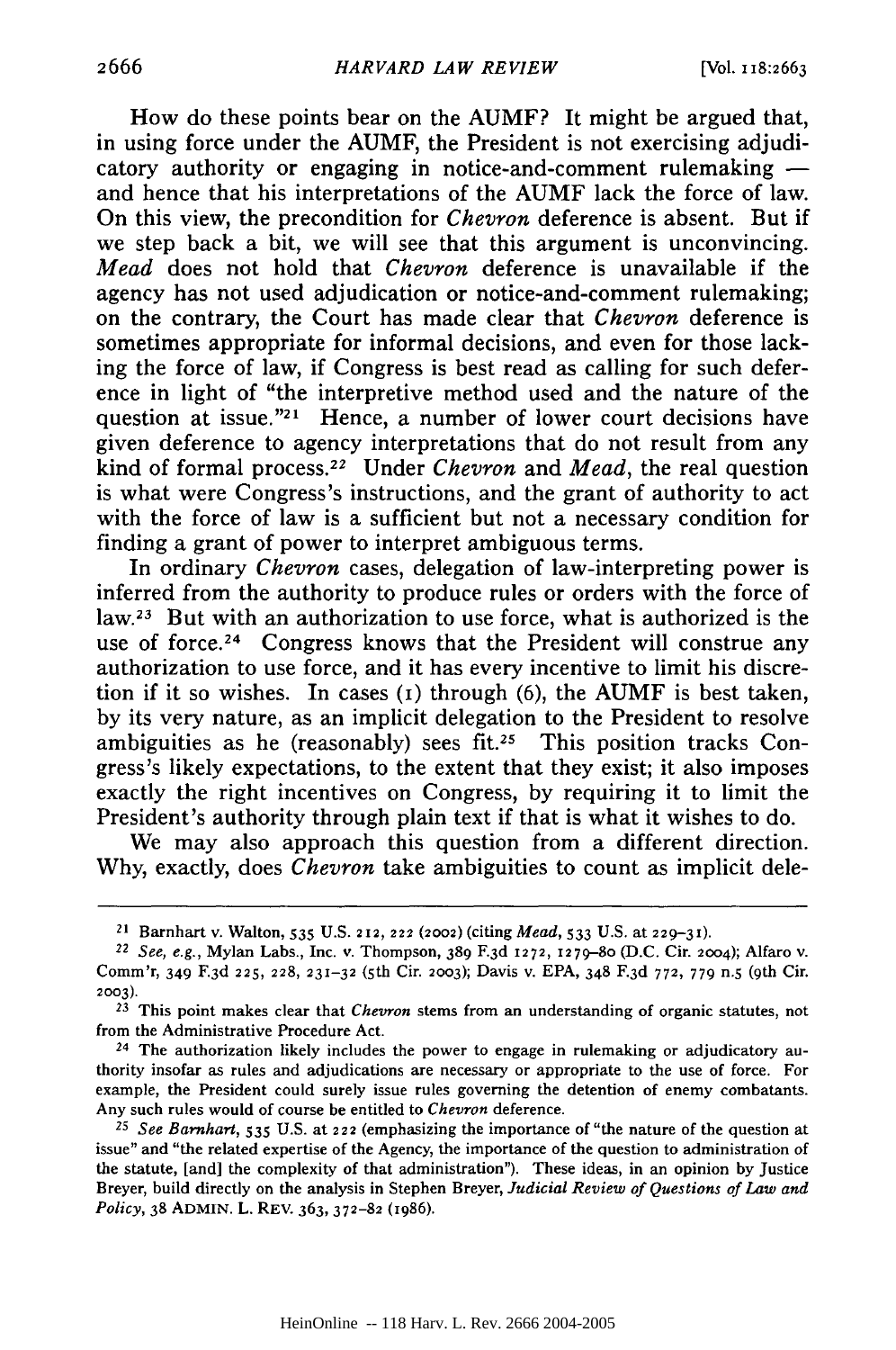gations? The answer lies in an attempted reconstruction of congressional will.<sup>26</sup> When Congress has not spoken, interpretations must depend, at least in part, on assessments of the consequences of one or another approach; agencies are in a comparatively good position to make such assessments.<sup>27</sup> And when questions of value are at stake, agencies, subject as they are to presidential control, should resolve those questions as they see fit. If these are the foundations for *Chevron,* the President should have the authority to interpret ambiguities in the AUMF as he chooses. Interpretation of an authorization to use force **-** at least as much as any delegation of authority to agencies, and possibly more - calls for appreciation of consequences and for complex judgments of value.

#### *B.* Chevron *Steps One and Two*

If *Chevron* applies, the initial question is "whether Congress has directly spoken to the precise question at issue."<sup>28</sup> As Professors Bradley and Goldsmith emphasize, the President could not use force against nations or individuals that cannot plausibly be connected with the attacks of September *ii,* **2001.29** To be sure, the goal of the AUMF is to permit the President "to prevent any future acts of international terrorism against the United States by such nations, organizations or persons."30 But that goal is to be pursued through a particular means, which is the use of force against those connected with the attacks of September **11.** Case (3) is therefore a difficult one because the link to al Qaeda postdates the attacks; hence, the President must resort to complex arguments on behalf of the exercise of force.<sup>31</sup>

On the other hand, an attack on Iraq in case (i) would have been permissible under the AUMF in **2003,** assuming that the President "de-

<sup>26</sup>*See* Chevron U.S.A. Inc. v. Natural Res. Def. Council, Inc., 467 U.S. 837, 865-66 (1984); Cass R. Sunstein, *Law and Administration After* Chevron, **go COLUM.** L. REV. **2071,** 2086-87 **(199o).**

<sup>27</sup>*See Chevron,* 467 U.S. at 865; Sunstein, *supra* note 26, at 2086.

*<sup>28</sup>Chevron,* 467 U.S. at 842.

<sup>29</sup> Bradley & Goldsmith, *supra* note 6, at 2 Io7-o8. **A** good example of such an unconnected individual is the Guantánamo detainee who merely "was 'associated' with an Islamic missionary group[,]... planned to travel to Pakistan with an individual who later engaged in a suicide bombing, and.. **.** accepted free food, lodging, and schooling in Pakistan from an organization known to support terrorist acts." *In re* Guantanamo Detainee Cases, **355** F. Supp. 2d 443, 476 (D.D.C. 2oo5). *But cf. id.* (recognizing the possibility that the detention was authorized by the AUMF, but finding it nonetheless violative of due process).

<sup>30</sup> Authorization for Use of Military Force, Pub. L. No. **I07-40,** § 2(a), **115** Stat. 224, 224 **(200i).**

**<sup>31</sup>** There are hard questions about whether those who assist al Qaeda can be considered accessories after-the-fact or, as Professors Bradley and Goldsmith argue, cobelligerents. *See* Bradley & Goldsmith, *supra* note 6, at 2112. It **is not** clear that **the** analysis of cobelligerents **carries** over **to** the analysis of those who aid a terrorist organization after the occurrence of the acts that are the predicate for the use of force.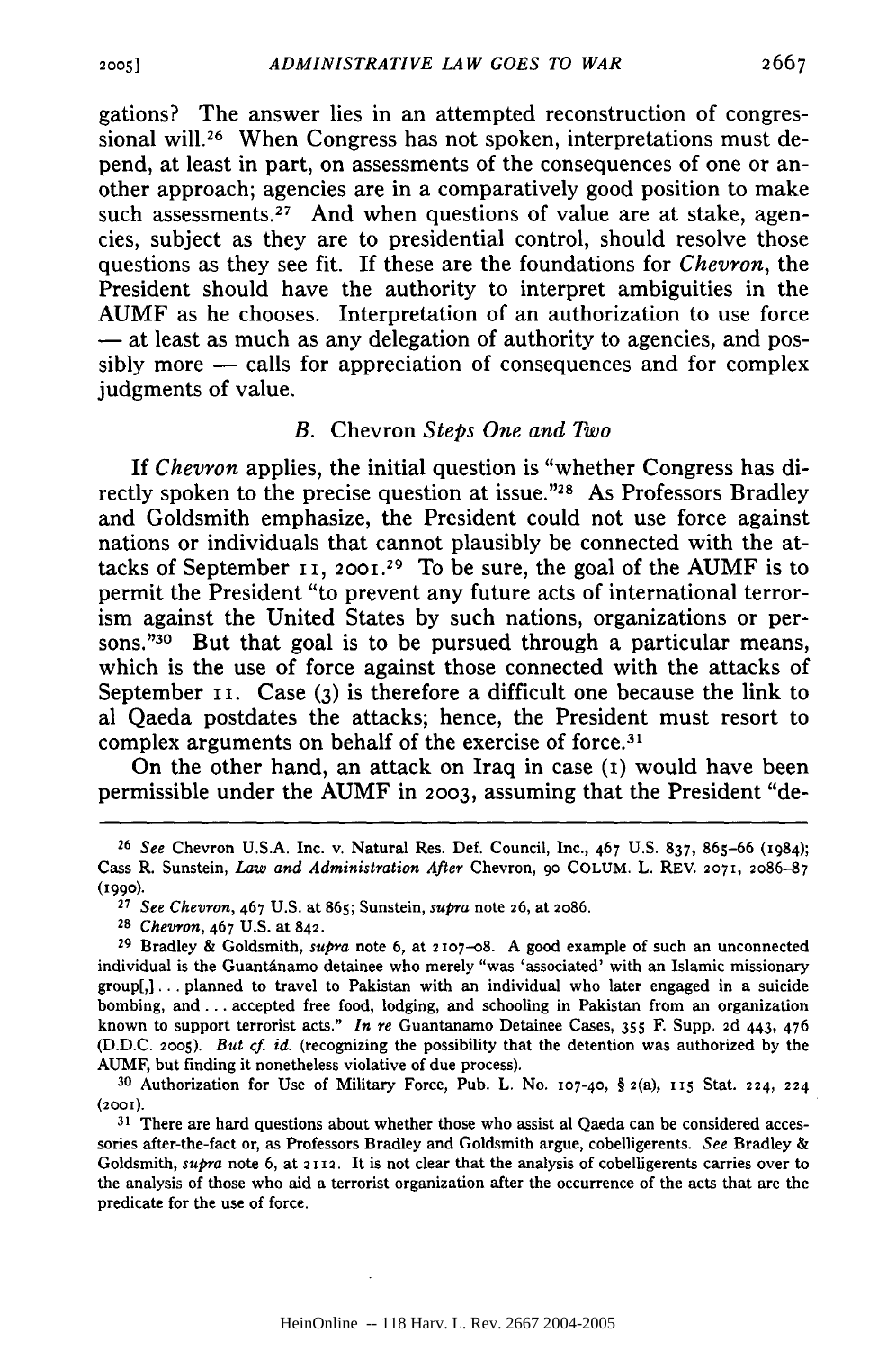termined" on the basis of evidence at the time that Iraq assisted al Qaeda before the September II attacks. Iran is unquestionably subject to the use of force in case (2). Whenever the meaning of relevant terms, such as "aided" or "harbored," is disputed, the President has a great deal of discretion to understand them as he sees fit. Those who provide financial assistance to al Qaeda, at least with the intention of doing so, appear to be subject to presidential exercises of force under step one; hence, presidential action is authorized for case (4).

Under *Chevron* step two, the question is whether the Executive's "answer is based on a permissible construction of the statute," which requires a judgment about the reasonableness of that construction. <sup>32</sup> Turn in this light to case (6). The President may use "all necessary and appropriate force." An execution of someone who can be detained instead is gratuitous; it is neither "necessary" nor "appropriate. "33

# II. CANONS AND COUNTERCANONS

*Chevron* deference can be "trumped" by countercanons. Agencies are not permitted to interpret statutes to apply outside the territorial boundaries of the United States.34 Nor are they allowed to interpret ambiguous statutes to authorize retroactive rulemaking.<sup>35</sup> And an agency cannot construe an ambiguous statute so as to raise serious constitutional concerns.<sup>36</sup> In these and other contexts, courts have insisted on a series of *nondelegation canons* that require legislative rather than merely executive deliberation on the issues in question.<sup>37</sup> By their very nature, the nondelegation canons defeat *Chevron* deference because they specifically require the nation's lawmakers to make the relevant decisions explicitly.

## *A. The Presumption of Liberty*

Requirements of clear congressional permission have been a defining feature of American law involving the relationship between liberty

<sup>32</sup>*Chevron,* 467 U.S. at 843. The Supreme Court has rarely struck down a regulation at step two, *see* AT&T Corp. v. Iowa Utils. Bd., 525 U.S. 366, 387-92 (i999), although the D.C. Circuit does so more frequently, see, e.g., Republican Nat'l Comm. v. FEC, 76 **<sup>F</sup> <sup>3</sup> d** 400, 4o6-o7 (D.C. Cir. 1996).

**<sup>33</sup>** *Cf Guantanamo Detainee Cases,* **355 E** Supp. 2d at 475 (noting the government's unreasonable assertion of the authority to detain someone who unwittingly donated small sums of money to an Islamic charity that was actually a front for al Qaeda, and to detain someone "who teaches English to the son of an al Qaeda member").

<sup>34</sup>EEOC v. Arabian Am. Oil Co., 499 U.S. 244, **257-58** (199).

<sup>35</sup> Bowen v. Georgetown Univ. Hosp., **488** U.S. 204, **208-09** (1988).

<sup>36</sup>*See* Edward J. DeBartolo Corp. v. Fla. Gulf Coast **Bldg.** & Constr. Trades Council, 485 U.S. 568, **575** (1988).

**<sup>37</sup>** *See generally* Cass R. Sunstein, *Nondelegation Canons,* 67 U. CHI. L. REV. 315 (2000).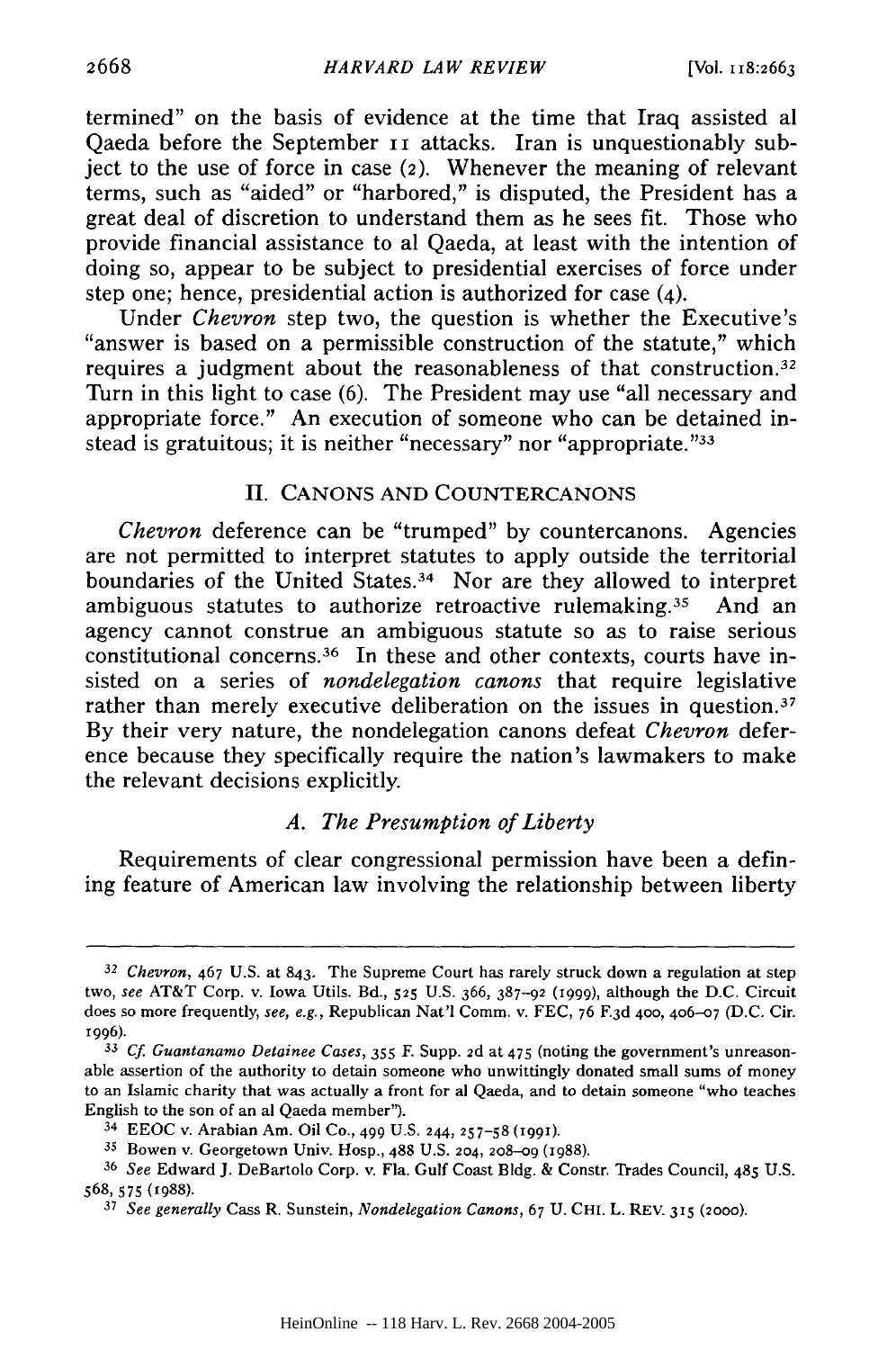and security in wartime. 38 Consider in this regard *Duncan v. Kaha* $namoku<sub>39</sub>$  which involved the imposition of martial law in Hawaii during World War II. The Court concluded that the Hawaii Organic Act did allow the governor to declare martial law, but it refused to agree that, as a statutory matter, the governor, even with clear presidential approval, could "close all the courts and supplant them with military tribunals."<sup>40</sup> The Court acknowledged that the statutory language and history were unclear and emphasized, as relevant to the interpretive question, "the birth, development, and growth of our political institutions. '4I Because "courts and their procedural safeguards are indispensable to our system of government," the Court would not construe an ambiguous statute to authorize the displacement, by the Executive, of ordinary courts with military tribunals.<sup>42</sup>

A similar principle underlies one of the most celebrated free speech decisions in American history: Judge Learned Hand's decision in *Masses Publishing Co. v. Patten.43* Judge Hand's interpretation of the Espionage Act as applying only to willfully false materials, and not to merely subversive materials, forced the legislature, not the Executive alone, to focus specifically on whether national security justified an abridgment of liberty.<sup>44</sup> There are many other examples.<sup>45</sup>

The lesson for the 2001 **AUMF,** or any **AUMF,** is straightforward: the President may not interfere with constitutionally protected interests unless Congress has specifically authorized him to do so.<sup>46</sup> In fact, this idea played a central role in the decision of the court of appeals in *Padilla v. Rumsfeld.47* At issue was the legality of the detention of an

<sup>42</sup>*Id.* at **323;** *see also Ex parte* Endo, **323** U.S. **283, 297** (1944) (refusing to construe statutory enactments to permit detention of a concededly loyal Japanese American).

43 244 F. **535** (S.D.N.Y. **1917).**

<sup>44</sup>*See id.* at 542-43.

<sup>45</sup>*See, e.g.,* United States v. Yates, 354 U.S. **298, 318** 0957) (interpreting the Smith Act's prohibition on advocacy of forcible overthrow of the government as applicable only to direct incitement); Sunstein, *supra* note 38.<br><sup>46</sup> Professors Bradley and Goldsmith argue that the clear statement principles have been ap-

plied only in cases involving "presidential actions **...** unsupported by historical practice [that] implicate[] the constitutional rights of U.S. citizen *non-combatants."* Bradley & Goldsmith, *supra* note 6, at **2105.** It seems, however, that in at least some circumstances such principles should also apply in cases involving U.S. citizen combatants or foreigners within the territorial boundaries of the United States. If, for example, the President attempted to interfere with the religious practices of either citizen combatants or foreigners, a clear congressional statement should be required.

47 **352** F.3 d 695 (2d Cir. **2003),** *rev'd on other grounds,* 124 S. Ct. **2711** (2004).

**<sup>38</sup>***See* Samuel Issacharoff & Richard H. Pildes, *Between Civil Libertarianism and Executive Unilateralism: An Institutional Process Approach to Rights During Wartime, THEORETICAL* INQUIRIES L., Jan. **2004,** at 1, 6-9; Cass R. Sunstein, *Minimalism at War, 2004* SuP. CT. REV. *47,* 77-93.

**<sup>39</sup>327** U.S. 304 (1946).

<sup>40</sup>*Id.* at **315.**

<sup>41</sup>*Id.* at **319.**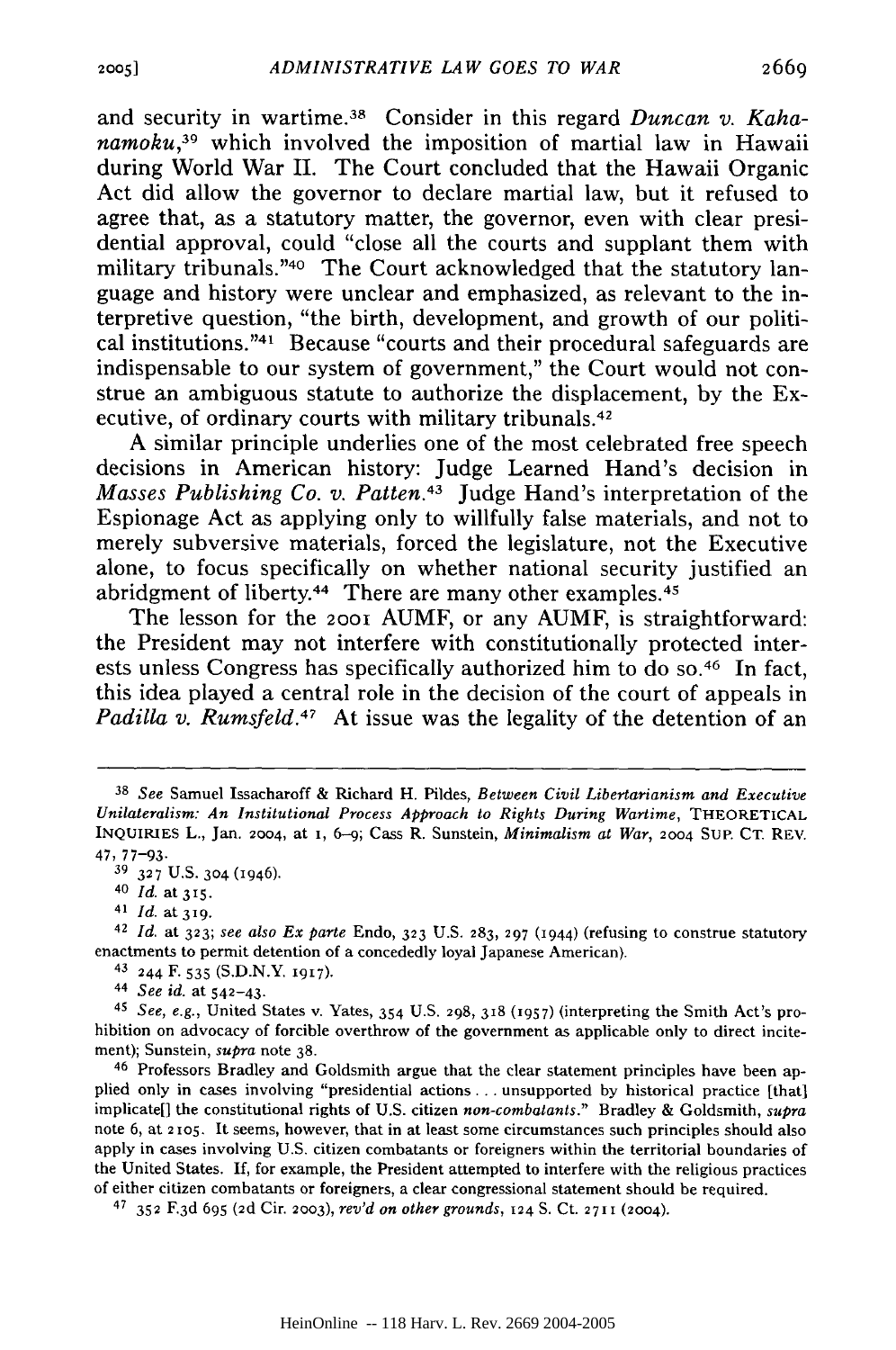American citizen held as an enemy combatant after having been seized on American soil.48 In the court's view, Congress's authorization to use "all necessary and appropriate force" to respond to the September i i attacks should be understood in light of *Ex parte Endo,49* which required a specific congressional statement to support an intrusion into the domain of liberty.<sup>50</sup> The court found no such statement.<sup>51</sup>

In his concurring opinion in *Hamdi v. Rumsfeld*,<sup>52</sup> Justice Souter similarly emphasized "the need for a clearly expressed congressional resolution of the competing claims.<sup> $n_{53}$ </sup> Not having found any such resolution, he concluded that Hamdi's detention was unlawful.<sup>54</sup> The *Hamdi* plurality disagreed, but it did not question Justice Souter's claim that a clear statement was required. It concluded instead that the AUMF provided that statement, because the detention of "enemy combatants," at least for the duration of the conflict in which the capture occurred, "is so fundamental and accepted an incident to war as to be an exercise of the 'necessary and appropriate force' Congress has authorized the President to use."55

Justice Souter's view in *Hamdi* is reasonable, but the plurality's position seems to me correct, and it is consistent with what I emphasize here: a requirement of legislative clarity for any interference with constitutionally sensitive interests. In case (5), which is close to *Padilla* itself, the question is whether the AUMF contains the requisite clarity. I tend to think it does, but the point is reasonably disputed.<sup>56</sup>

## *B. Executive Authority and the Commander-in-Chief Power*

Under the Constitution, the President has "executive" power, and he is Commander-in-Chief of the armed forces. Perhaps the President has considerable authority to protect the nation when its security is threatened; perhaps this is a central part of "executive" authority.57 If so, then the AUMF should be construed broadly, and in a way that is

*<sup>55</sup>Hamdi,* 124 **S.** Ct. at 2640 (plurality opinion) (quoting Authorization for Use of Military Force, § 2(a), **i15** Stat. at 224).

56 As Professors Bradley and Goldsmith emphasize, the question of the constitutionality of detention procedures is independent of the question of authority to detain. Bradley & Goldsmith, *supra* note 6, at **2095.**

*<sup>57</sup>See Hamdi,* 124 **S.** Ct. at 2675 (Thomas, J., dissenting).

**<sup>48</sup>***Id.* at 698.

<sup>49 323</sup> U.S. 283 (1944).

*<sup>50</sup>Padilla,* **352 F.3 <sup>d</sup>**at **722-23** (quoting Authorization for Use of Military Force, Pub. L. No. **107-40,** § 2(a), i5 Stat. 224, **224 (2001))** (citing *Endo,* **323** U.S. at **298-300).**

*<sup>51</sup> Id.*

*<sup>52</sup>***124 S.** Ct. 2633 (2004).

*<sup>53</sup>Hamdi,* 124 **S.** Ct. at 2655 (Souter, J., concurring in part, dissenting in part, and concurring in the judgment).

*<sup>54</sup> Id.*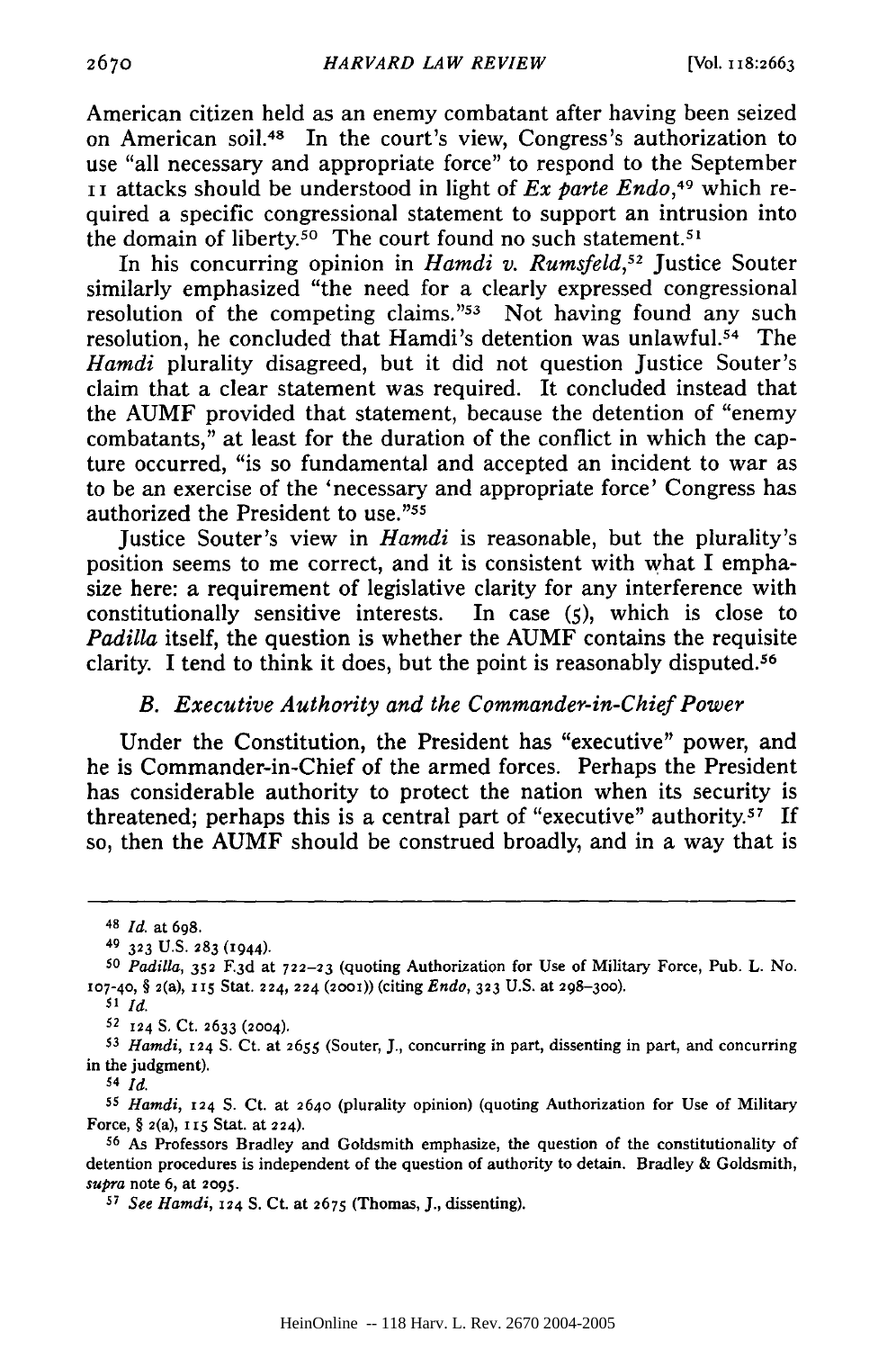highly respectful of presidential prerogatives.<sup>58</sup> Under this approach, also conventional in administrative law, statutory enactments involving core executive authority should be construed hospitably to the President so as to avoid the constitutional difficulties that a narrow construction would introduce.<sup>59</sup>

In recent years, this view is set out most explicitly in Justice Thomas's *Hamdi* dissent.<sup>60</sup> Justice Thomas emphasized that the Constitution accords to the President the "primary responsibility **...** to protect the national security and to conduct the Nation's foreign relations.<sup>"61</sup> In support, Justice Thomas might well have cited the Court's decision in *Ex parte Quirin,62* in which the Court upheld the use of military commissions to try German saboteurs captured during World War **11.63** In that case, the President asked the Court to hold that as Commander-in-Chief, the President had inherent authority to create and use military tribunals. The Court declined to resolve this argument, reasoning that Congress had "authorized trial of offenses against the law of war before such commissions."<sup>64</sup> But where had Congress done so? The Court relied on Article 15 of the Articles of War;<sup>65</sup> but as Professors Bradley and Goldsmith note, Article **I5** did not specifically authorize such commissions. 66 Hence the Court's ruling is best seen as motivated by a desire to avoid ruling on the President's broad claims about his constitutional authority as Commander-in-Chief.

Insofar as the AUMF is applied in a context that involves the constitutional powers of the President, it should be interpreted generously. In this domain, the President receives the kind of super-strong deference that derives from the combination of *Chevron* with what are plausibly taken to be his constitutional responsibilities.<sup>67</sup>

**<sup>58</sup>**Of course it is possible that executive action could encroach on legislative authority, see, e.g., Youngstown Sheet & Tube Co. v. Sawyer, 343 U.S. 579, 587-89 **(1952),** but an authorization of that possibility would take me far beyond the scope of this Reply.

<sup>59</sup> *See* Carlucci v. Doe, 488 U.S. **93, 102-03** (1988) (reading statutory removal procedures as not narrowing executive authority to remove employees for national security reasons); Dep't of the Navy v. Egan, 484 U.S. **518, 529-30 (1988)** (favoring strong deference to the Executive in security-clearance decisions); United States v. Johnson, 48t U.S. 681, 69o-91 (1987) (noting that suits against the government for injuries related to military service are barred because of the importance of deference to the military). In these cases, the Court did not suggest that Congress lacks the power to intrude on the President, but its reading of statutes was informed by an appreciation of traditional presidential prerogatives.

<sup>60</sup> *Hamdi,* **124 S.** Ct. at 2674 (Thomas, J., dissenting).

<sup>61</sup>*Id.* at 2675.

<sup>62 317</sup> U.S. **1** (1942).

<sup>63</sup>*Id.* at 48.

<sup>64</sup>*Id.* at 29.

<sup>65</sup>*See id.* at 27 (quoting Article **I5** of the Articles of War).

<sup>66</sup> Bradley & Goldsmith, *supra* note 6, at **2129-30.**

<sup>67 1</sup> am not assuming that the President has clear constitutional power to do as he proposes. Under that assumption, the AUMF would be irrelevant. The question here is how the AUMF